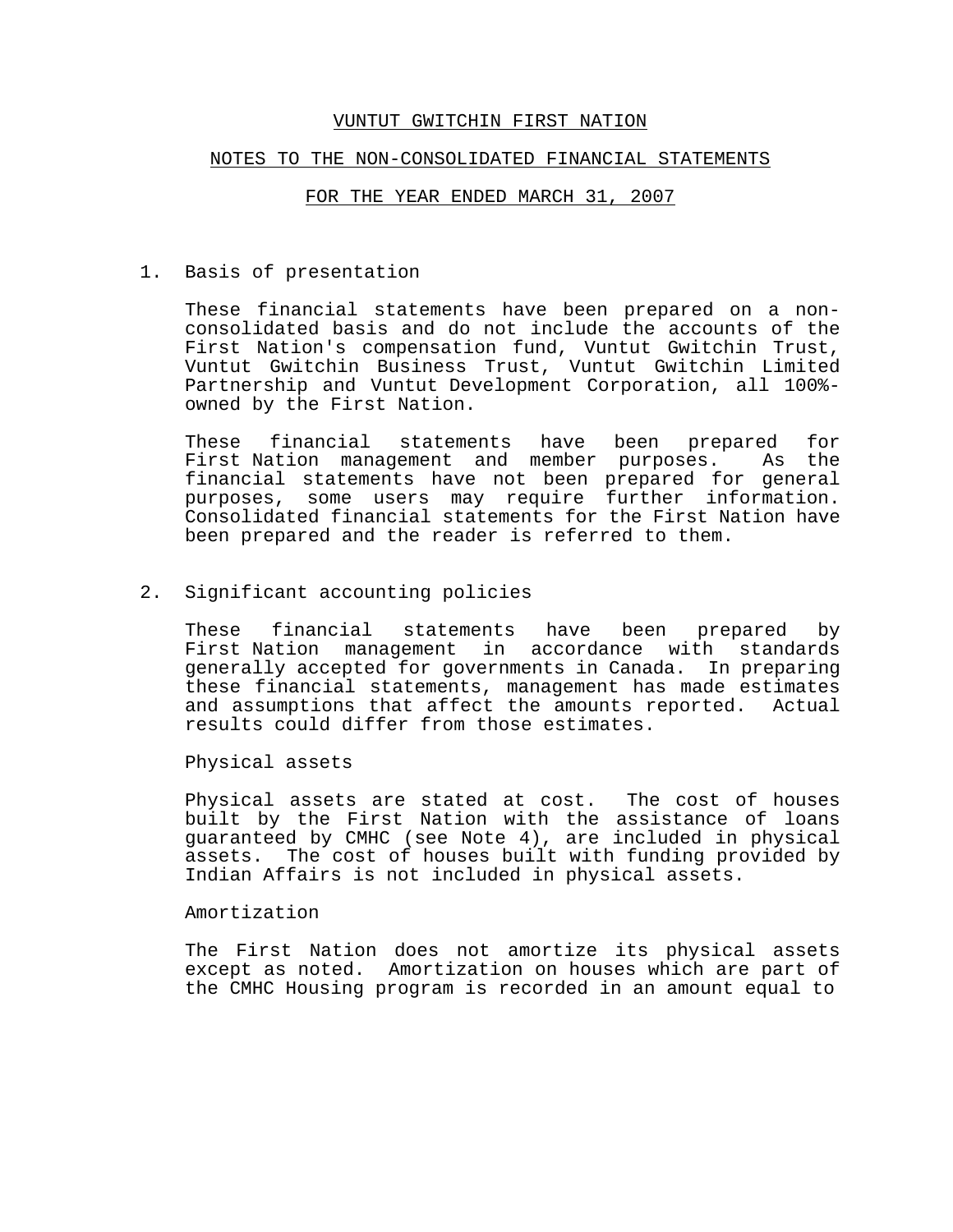# NOTES TO THE NON-CONSOLIDATED FINANCIAL STATEMENTS (CONTINUED)

# FOR THE YEAR ENDED MARCH 31, 2007

the annual reduction of mortgage principal.

Inventory

Inventory is stated at the lower of cost and fair market value.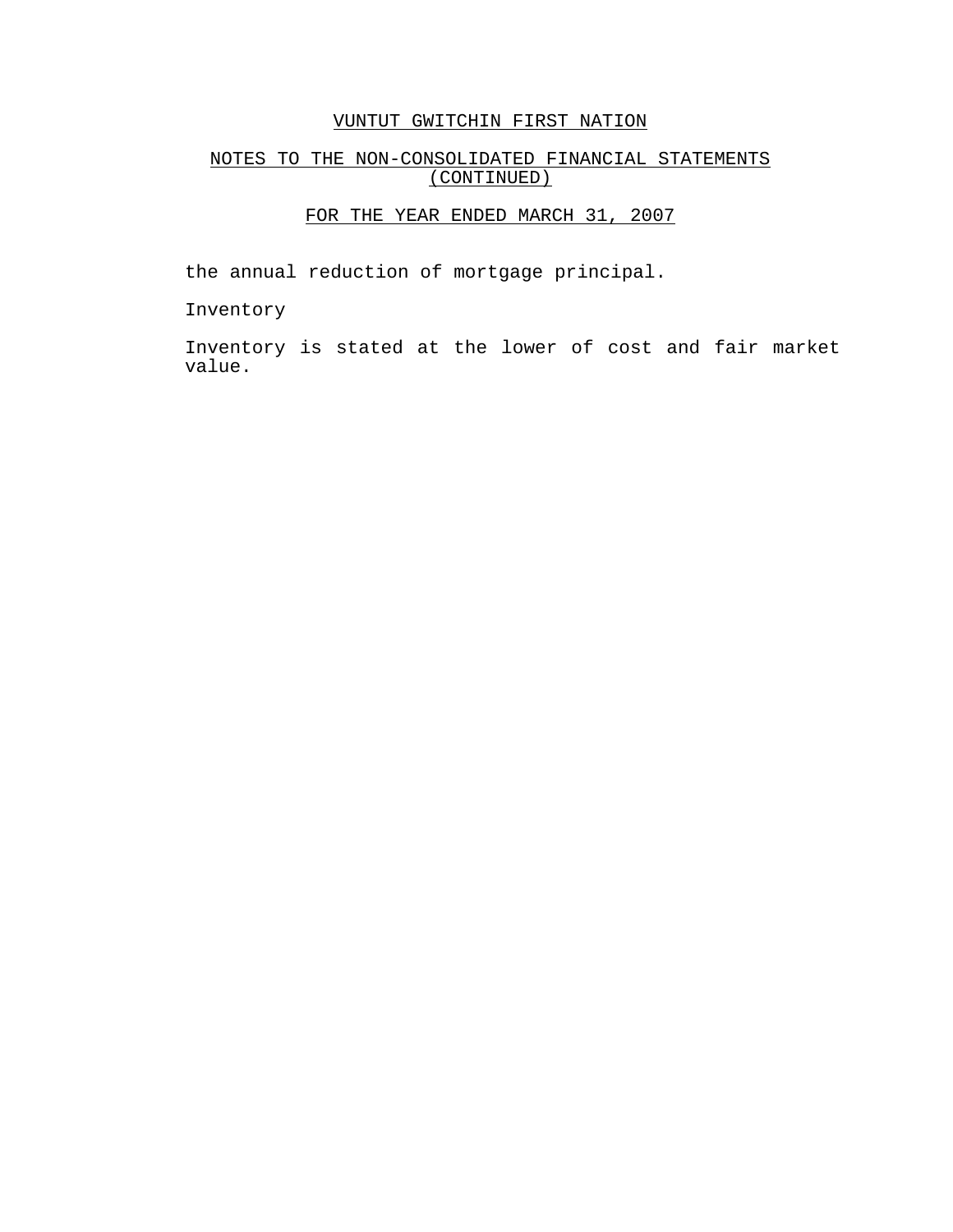## NOTES TO THE NON-CONSOLIDATED FINANCIAL STATEMENTS (CONTINUED)

### FOR THE YEAR ENDED MARCH 31, 2007

2. Significant accounting policies (continued)

Revenue recognition

Contributions under the terms of agreements are recognized as revenue at the time applications are approved by the relevant funding agency.

Surplus

All unexpended items of revenue are treated by the First Nation as surplus, except for certain physical projects where unexpended revenues are deferred until the project is complete.

Financial instruments

The First Nation's financial instruments consist of cash, accounts receivable, temporary and long-term investments, accounts payable, amounts due to related parties and longterm debt. Unless otherwise noted, it is management's opinion that the First Nation is not exposed to significant interest, currency or credit risks arising from these financial instruments.

3. Reserves

Pursuant to its agreement with Canada Housing and Mortgage Corporation, the First Nation is required to segregate funds for replacement and subsidy surplus reserves. The expenditures from these funds are restricted by the terms of the agreement.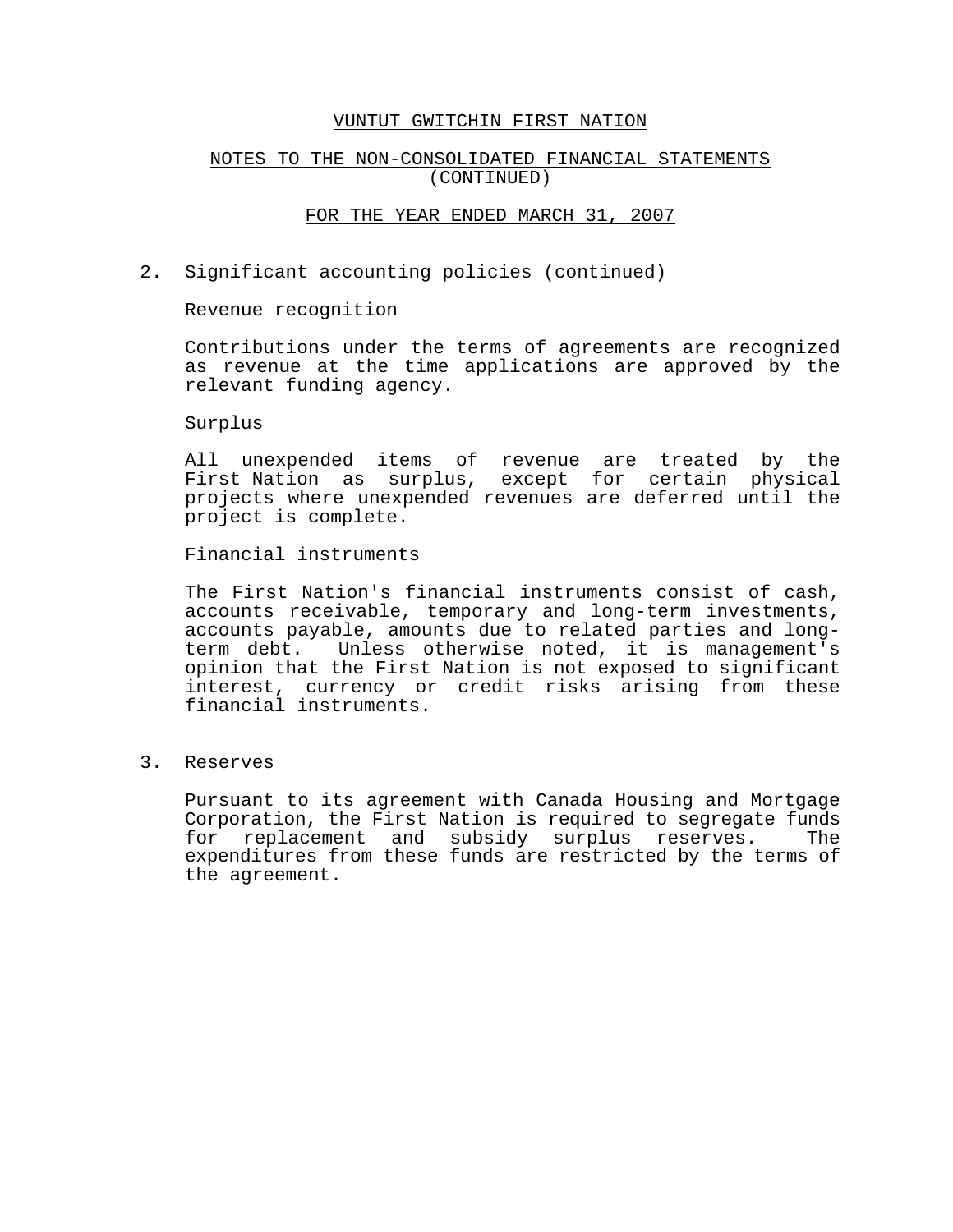## NOTES TO THE NON-CONSOLIDATED FINANCIAL STATEMENTS (CONTINUED)

## FOR THE YEAR ENDED MARCH 31, 2007

4. Long-term debt

Mortgages payable

Amounts shown as mortgages payable represent monies borrowed to finance house construction. The loans are secured by a mortgage to the lender on the land and buildings as well as a ministerial guarantee by the Government of Canada.

The balances and terms of the mortgages are as follows:

|                                                                                                                                                                      | 2007                       | 2006                     |
|----------------------------------------------------------------------------------------------------------------------------------------------------------------------|----------------------------|--------------------------|
| Mortgage payable to Toronto Dominion<br>Bank in monthly instalments of<br>\$611, including interest at 4.35%<br>per annum. Due April 1, 2009.<br>$\ddot{\mathsf{S}}$ | 44,705                     | $\ddot{s}$<br>49,988     |
| Mortgage payable to Toronto Dominion<br>Bank in monthly instalments of<br>\$474, including interest at 4.35%<br>per annum. Due April 1, 2009.                        | 34,638                     | 38,731                   |
| Mortgage payable to Toronto Dominion<br>Bank in monthly instalments of<br>\$419, including interest at 4.35%<br>per annum. Due April 1, 2009.                        | 30,673                     | 34,298                   |
| Mortgage payable to Toronto Dominion<br>Bank in monthly instalments of<br>\$1,851, including interest at 4.35%<br>per annum. Due April 1, 2009.                      | 208,846                    | 221,743                  |
| Mortgage payable to the Bank of<br>Montreal in monthly instalments<br>of \$680, including interest at 5.1%<br>per annum. Due June 1, 2011.                           | 60,009                     | 65,020                   |
| Mortgage payable to the Bank of<br>Montreal in monthly instalments<br>of \$800 including interest at 4.61%<br>per annum. Due December 1, 2010.                       | 98,229                     | 103,254                  |
| Mortgage payable to the Bank of<br>Montreal in monthly instalments of<br>\$1,324, including interest at 4.61%<br>per annum. Due December 1, 2010.<br>\$              | 1 <u>44,760</u><br>621,860 | 153,868<br>\$<br>666,902 |